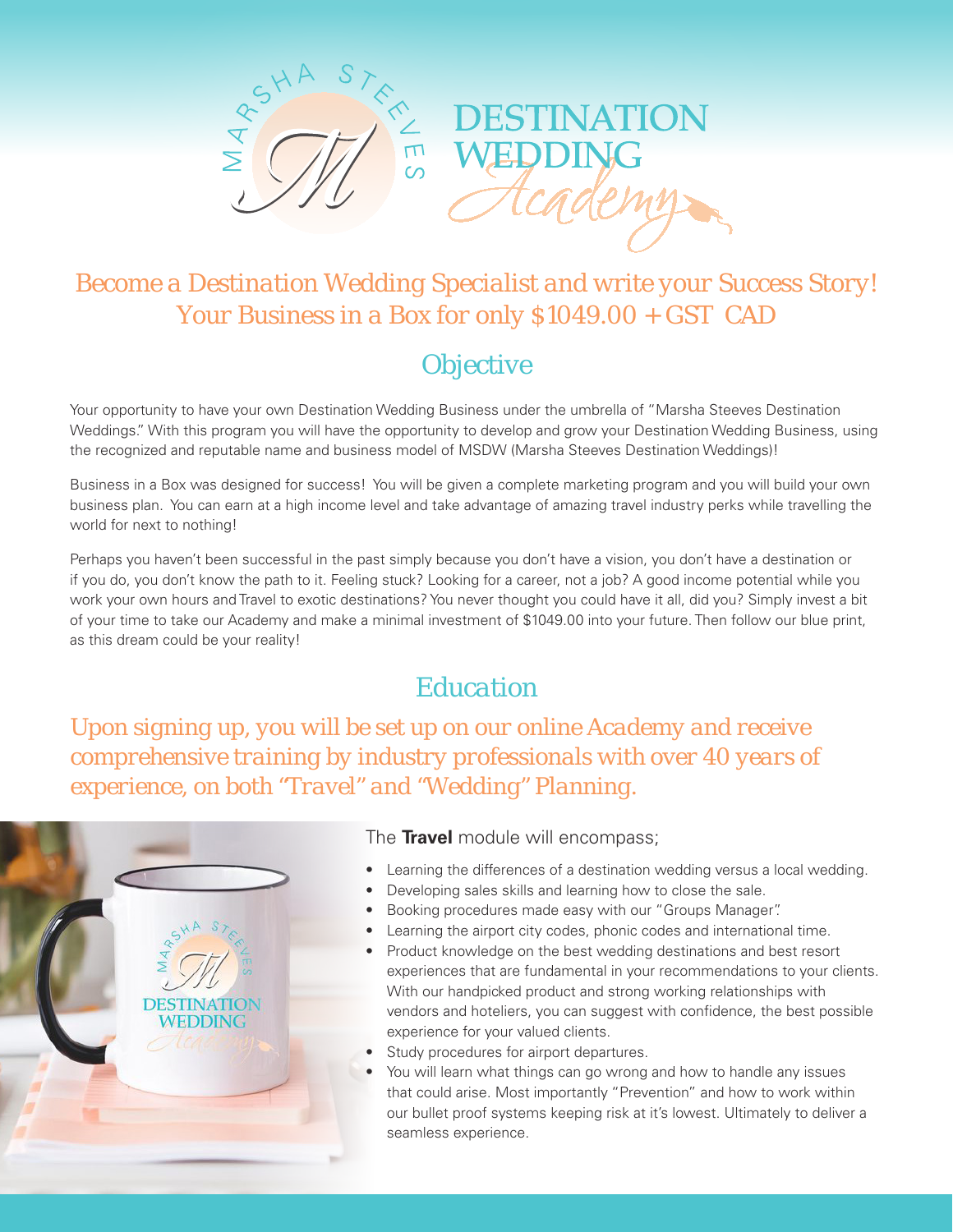### The **Wedding** module will encompass;

- Learning to plan with ease using our "Power Planner."
- • Learning how to choose the best wedding package, customizing with additional items to best meet your Bride & Groom's preferences and keep within their budget.
- Learn in the Cultural Study, interesting traditions and wedding etiquette of many cultures.
- Becoming familiar with the legal marriage requirements of different countries.
- Studying the contracts between the couple and the Imagery Team including payment schedules and deadlines.
- Learning about venue options, table settings, décor, florals, lighting etc.
- Learning the logistics to booking off-site vendors.
- Be inspired by unique destination weddings stationery and favor ideas.
- The designing of Guest Programs for the week.
- Becoming familiar with latest trends in destination bridal wear.
- Learning how to arrange activities and excursions for your wedding group.
- Learn about our Concierge Service where you will escort your group to destination and oversee the full week.

#### The **Marketing** module will encompass:

- • Learning how to develop and promote your business effectively using various strategies.
- • Developing marketing skills and taking advantage of the latest social media platforms to help grow your business.
- Learning how to position yourself within the market.
- How to read and understand Media Kits and Advertising specifics.
- Learning setup and strategies for Wedding Shows.
- Creating your own Business Plan your blueprint to your Success!

#### *Printed Modules of this course are also available for purchase.*

### *Career*

Now you're at your final approach. Here you will learn the business setup and review details of your contract. You will become familiar with your many financial incentives and bonuses. You will become privy to the Travel Industry Benefits and our Partnership Travel Benefits, all to be extended to you.

You now have gained the knowledge and know how! You are equipped with your tools and systems to keep efficient, risk free and operating at your peak performance. By now you're groomed to realize the importance of your compass – your bulletproof plan. You are resting assured you're working with a support system that always has your back.

Now awarded with your "Certificate" and given your "Business in a box," you are primed and ready to launch your wealth plan as you enjoy a most rewarding and fulfilling career in the travel and wedding industry!